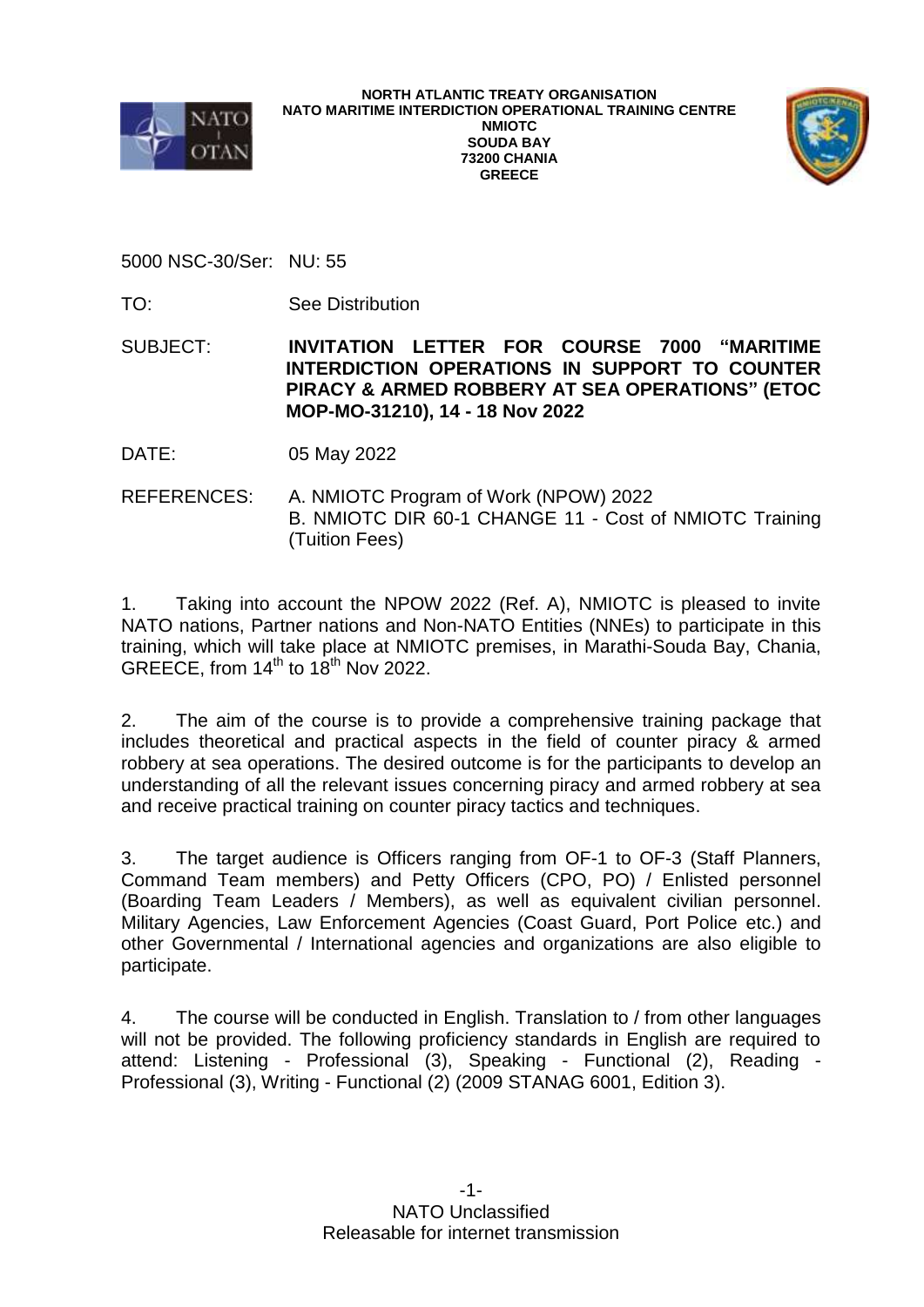5. The course is marked as "NATO Unclassified / Releasable to: PFP (except Russia), MD, ICI, PatG". NMIOTC applies security arrangements and regulations according to NATO standards.

6. The curriculum of Course 7000 will include the following modules:

- a. Theoretical:
	- (1) Module 7010: Piracy & Armed Robbery at Sea Overview.
	- (2) Module 7020: Ongoing Counter-Piracy Operations.
	- (3) Module 7030: ROE Implementation & Legal Issues.
	- (4) Module 7040: Piracy Characteristics and Modes of Operation.
	- (5) Module 7050: Case Studies on Piracy Incidents.
	- (6) Module 7060: Lessons Learned from Counter-Piracy Operations.
	- (7) Module 7070: Anti-Piracy Measures in Merchant Shipping.
	- (8) Module 7075: MIO Related Messages.
	- (9) Module 7080: Simulated Counter-Piracy Scenarios.
	- (10) Module 7090: NATO Biometrics in MIO.
- b. Practical:
	- (1) Module 7100: Small Skiff Investigation.
	- (2) Module 7200: Pirate Mother Ship VBSS / Hijacked Merchant Vessel Boarding.

**NOTE**: A detailed agenda will be included in the Joining Instructions which will be released in due course.

7. In order to graduate and acquire the relevant certificate, the participants must attend at least 85% of the module classes of the Course.

8. The tuition fee for the course is **530€** per person. Comprehensive payment instructions can be found in Enclosure 1. The course is not subsidized by MPD funds.

9. The course will start on **Monday, 14 Nov and will end on Friday, 18 Nov 2022,** with a daily training period from 08:30 to 14:30. Comprehensive administrative instructions can be found in Enclosure 1.

10. With the current COVID-19 situation, due to the Greek de-escalation plan and the preventive and protective measures that have been implemented, it is determined that it is possible to execute this course. When registration closes, we will evaluate if this is still valid. Participants who are registered will be updated by email regarding any measures towards COVID-19 that must be undertaken, which may include cancellation of the course.

11. For organizational purposes, candidates from NATO and Partner nations are kindly requested to register **no later than (NLT) Monday 10 Oct 2022**. Candidates from Non-NATO Entities (NNEs) must submit their applications **no later than (NLT)**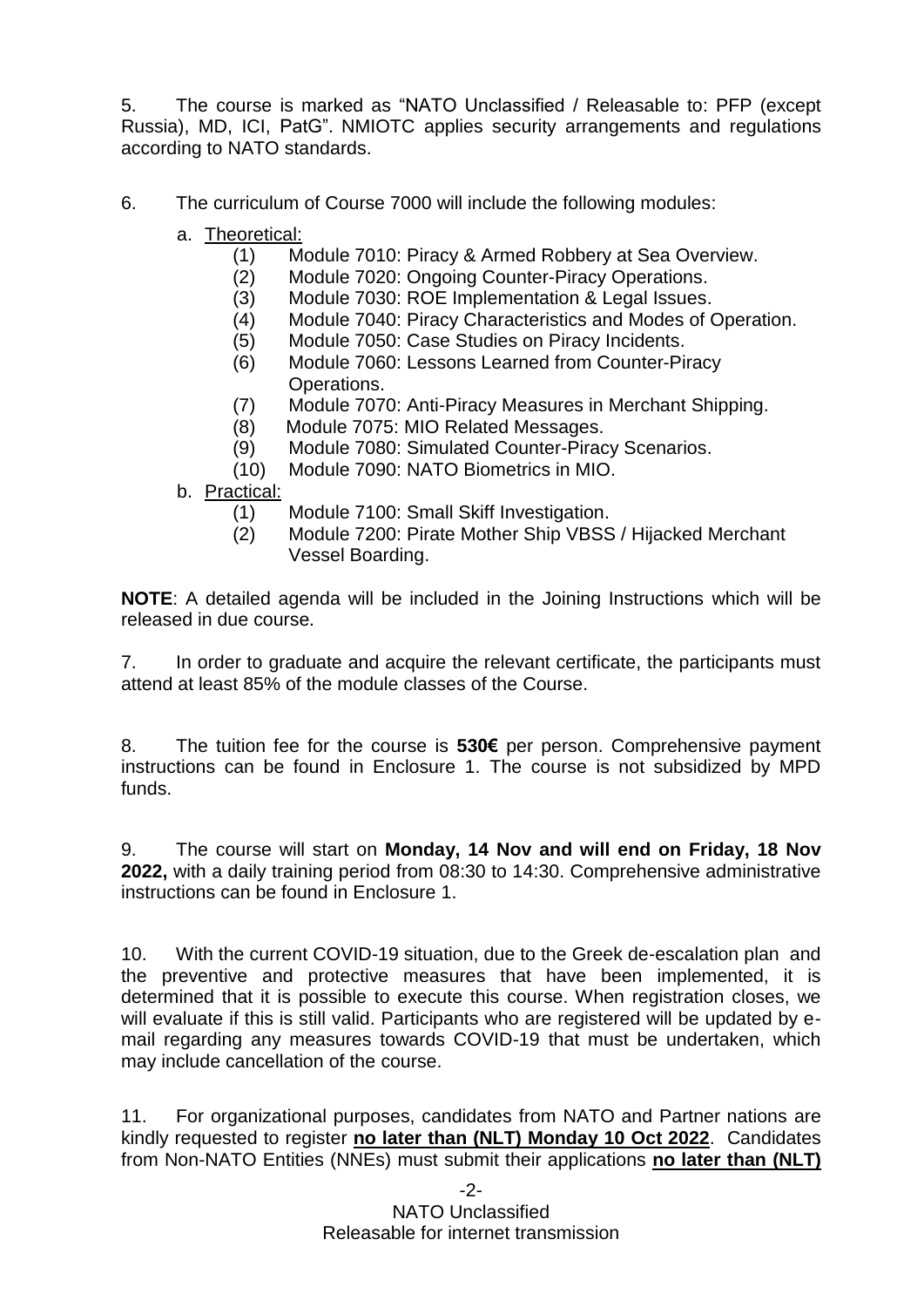**Monday 25 Jul 2022**, so that adequate time is provided for NATO approval procedures. Registration should be made on NMIOTC's official web site: [https://nmiotc.nato.int/join-us/individual-application-form/.](https://nmiotc.nato.int/join-us/individual-application-form/)

12. Event details can be found on the NMIOTC official web site [www.nmiotc.nato.int](http://www.nmiotc.nato.int/) and in the Education and Training Opportunities Catalogue (ETOC) at<https://e-itep.act.nato.int/Guest/ETOCindex.aspx>

13. NMIOTC Points of Contact (PoCs):

a. **Course Director**: Lt. Cdr Andrei Scripca ROU(N) Phone: +30 28210 85727, Fax: +30 28210 85702 e-mail: [scripcaa@nmiotc.nato.int.](mailto:scripcaa@nmiotc.nato.int)

b. **Registration**: Lt. Cdr Konstantinos Papanastasis GRC(N) Phone: +30 28210 85710, Fax: +30 28210 85702 e-mail: [papanastasisk@nmiotc.nato.int,](mailto:papanastasisk@nmiotc.nato.int) [studentadmin@nmiotc.nato.int](mailto:studentadmin@nmiotc.nato.int)

 $\sim$   $\sim$   $\sim$ Charalampos Thymis Commodore GRC(N) Commandant NMIOTC

ENCLOSURES:

1. Administrative Instructions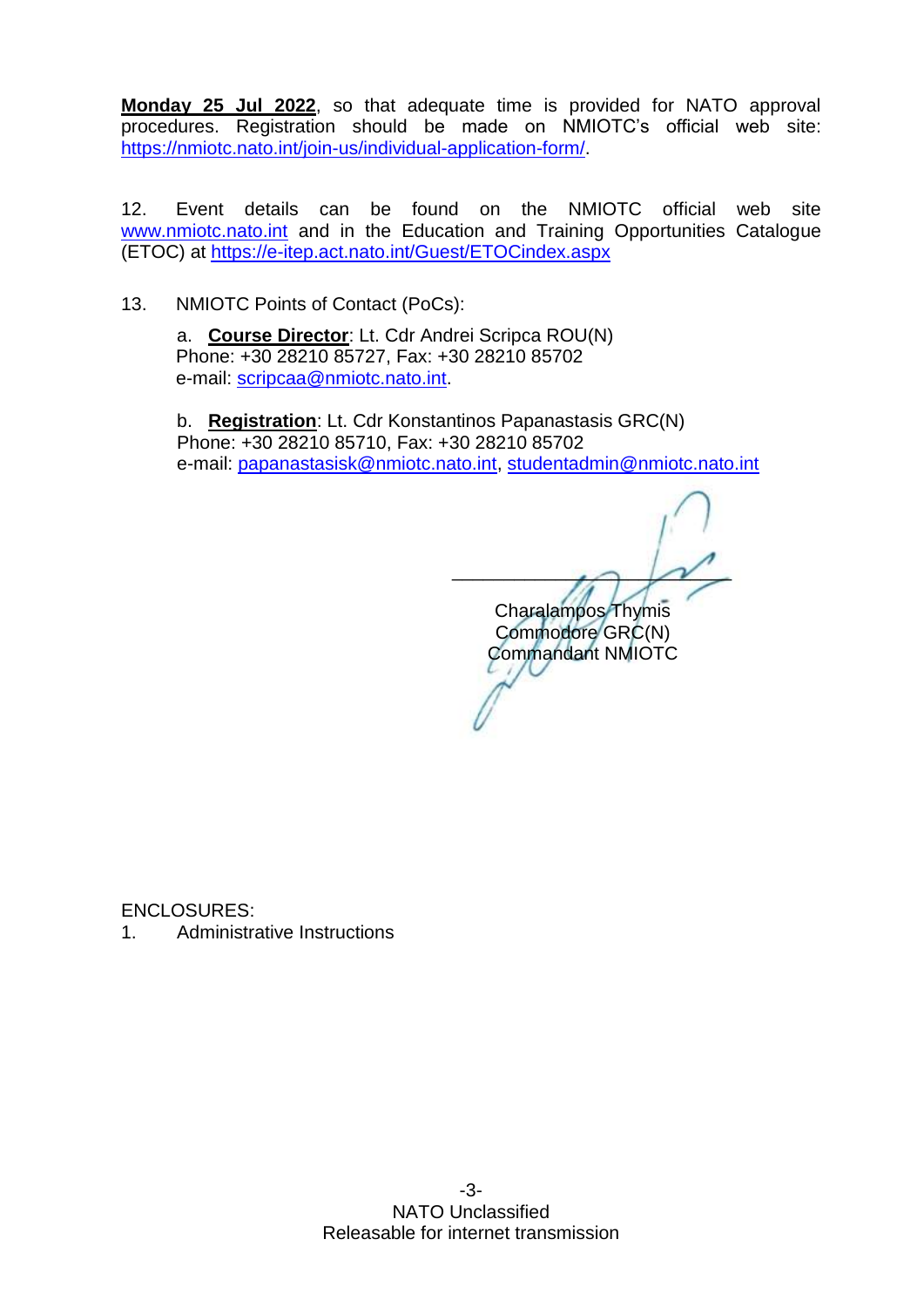ENCLOSURE 1 TO: 5000 NSC-30/SER:NU 55 DATED: 05 May 2022

## **ADMINISTRATIVE INSTRUCTIONS**

1. **Location:** NMIOTC is located in the Akrotiri peninsula, near the city of Chania, in the north-western part of Crete. The destination airport is Chania International Airport ("Ioannis Daskalogiannis" Airport) (airport code: CHQ). Distance from the city of Chania to NMIOTC is 20 km and from the airport to NMIOTC is 9 km. The following map provides orientation and driving directions from the city of Chania to NMIOTC.



2. **Registration:** You are kindly requested to submit your Application Form through NMIOTC official web site [https://nmiotc.nato.int/join-us/individual-application](https://nmiotc.nato.int/join-us/individual-application-form/)[form/](https://nmiotc.nato.int/join-us/individual-application-form/) within the given deadlines. Applications submitted after the specified deadlines may not be accepted. All applicants will receive an instant confirmation message. However the final confirmation will be provided after the process and acceptance of the application. It is advised not to proceed to travel arrangements before the final confirmation.

3. **Visa Requirement:** Participants or their national authorities are responsible for visa arrangements. Participants are advised to contact the proper diplomatic agencies for up to date information, well in advance. It is the individual's responsibility to obtain his/her visa and to have the proper travel and medical documentation. Hellenic Ministry of Foreign Affairs website [\(www.mfa.gr\)](http://www.mfa.gr/) provides relevant visa information requirements. NMIOTC will provide a Visa Support Letter, if requested.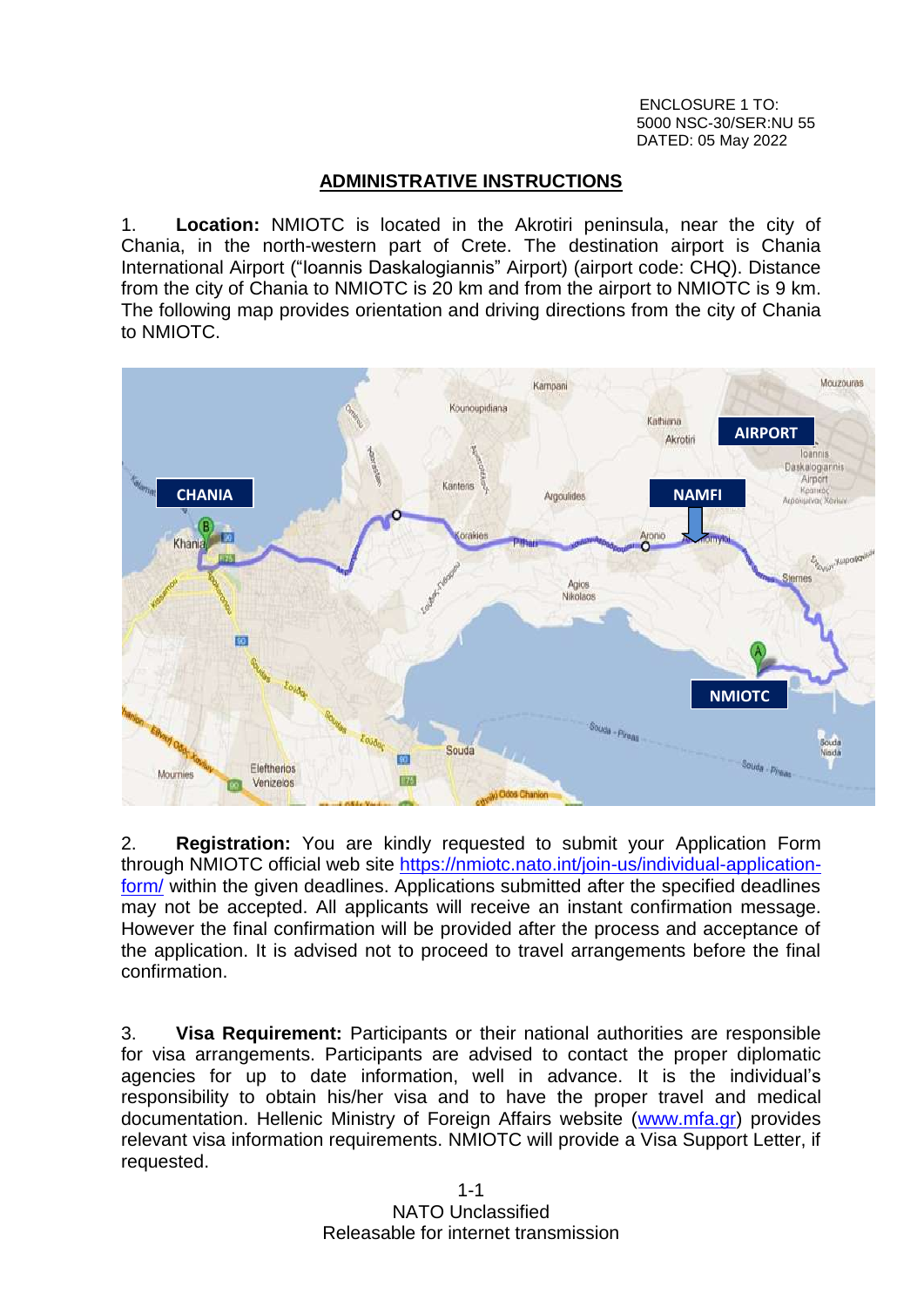4. **Tuition Fee:** The fee of the Course 7000 is 530 € per person and includes the use of 25 simmunition rounds. The RHIBs, whaler and skiff will be used during the training at no cost for the trainees. The fee includes daily transportation from Chania city centre to NMIOTC and vice versa during the Course days. Full payment for tuition must be made to NMIOTC's Financial Officer on the first day of the Course in cash or by credit card or by bank deposit to the NMIOTC bank account:

IBAN Number: GR 38 0110 4940 0000 4945 4001 048

Swift BIC: ETHN GRAA

Bank Name: National Bank of Greece

**Note:** A direct link for credit card payment can be sent to participants email address to complete payment procedure before events start date. Bank deposit must be executed no later than 3 working days prior to the start of the event. The relevant paperwork must be forwarded to the Budget & Finance officer's e-mail: [kladosa@nmiotc.nato.int.](mailto:kladosa@nmiotc.nato.int) NMIOTC will cover only the expenses that the National Bank of Greece may charge for transactions and not any potential charges of other third party banks that may be used as facilitators.

5. **Dress Code:** Participants should wear Battle Dress Uniform (BDU) or National equivalent throughout the Course, as well as during the Graduation Ceremony. Practical modules will require participants to be attired suitably for working on-board vessels and small boats. Participants are reminded to dress according to the weather conditions at the time of Course delivery.

6. **Meals**: A small canteen is available within the NMIOTC main building that will provide snacks for a nominal cost. Participants who would like to have lunch while at NMIOTC must make their own arrangements as NMIOTC does not provide this service.

7. **Accommodation:** Participants are responsible to arrange their own accommodation as there are no accommodation facilities on the Centre's premises. NMIOTC can provide guidance / assistance, if requested. Hotels near Chania city centre are highly recommended for transportation purposes. The list of recommended hotels in Chania offering special prices (for participants who book directly with each hotel by e-mail using the code **"NMIOTC Guest")** and included breakfast and internet connection, is as follows:

AKALI 4\* hotel [www.akali-hotel.gr.](http://www.akali-hotel.gr/) (promotional code "NMIOTC 22") via hotel's online booking platform.

E-mail: [info@akali-hotel.gr](mailto:info@akali-hotel.gr) Τel: [\(+30\) 28210 9](tel:%2B30%202821038600)2872.

KYDON 4\* hotel [www.kydon-hotel.com](file://nunmisv-apps/Outgoing_Documents/Users/m.woolley/AppData/Local/Microsoft/Windows/Temporary%20Internet%20Files/Content.Outlook/Local%20Settings/Temporary%20Internet%20Files/Content.Outlook/Local%20Settings/Temporary%20Internet%20Files/Content.Outlook/Local%20Settings/Temporary%20Internet%20Files/AppData/Local/Microsoft/Windows/Temporary%20Internet%20Files/lytrase/Local%20Settings/Temporary%20Internet%20Files/Content.Outlook/Local%20Settings/Temporary%20Internet%20Files/vougioukasg/Local%20Settings/Temporary%20Internet%20Files/sampanisk/Local%20Settings/Temporary%20Internet%20Files/Content.Outlook/Local%20Settings/Temporary%20Internet%20Files/Content.Outlook/UZHVFRKX/www.kydon-hotel.com) (promotional code "NMIOTC 22") via hotel's online booking platform.

E-mail: [info@kydon-hotel.gr](mailto:info@kydon-hotel.gr) Tel.: (+30) 28210 52280.

SAMARIA 4\* hotel [www.samariahotel.gr](http://www.samariahotel.gr/) (promotional code "NMIOTC 22") via hotel's online booking platform.

> 1-2 NATO Unclassified Releasable for internet transmission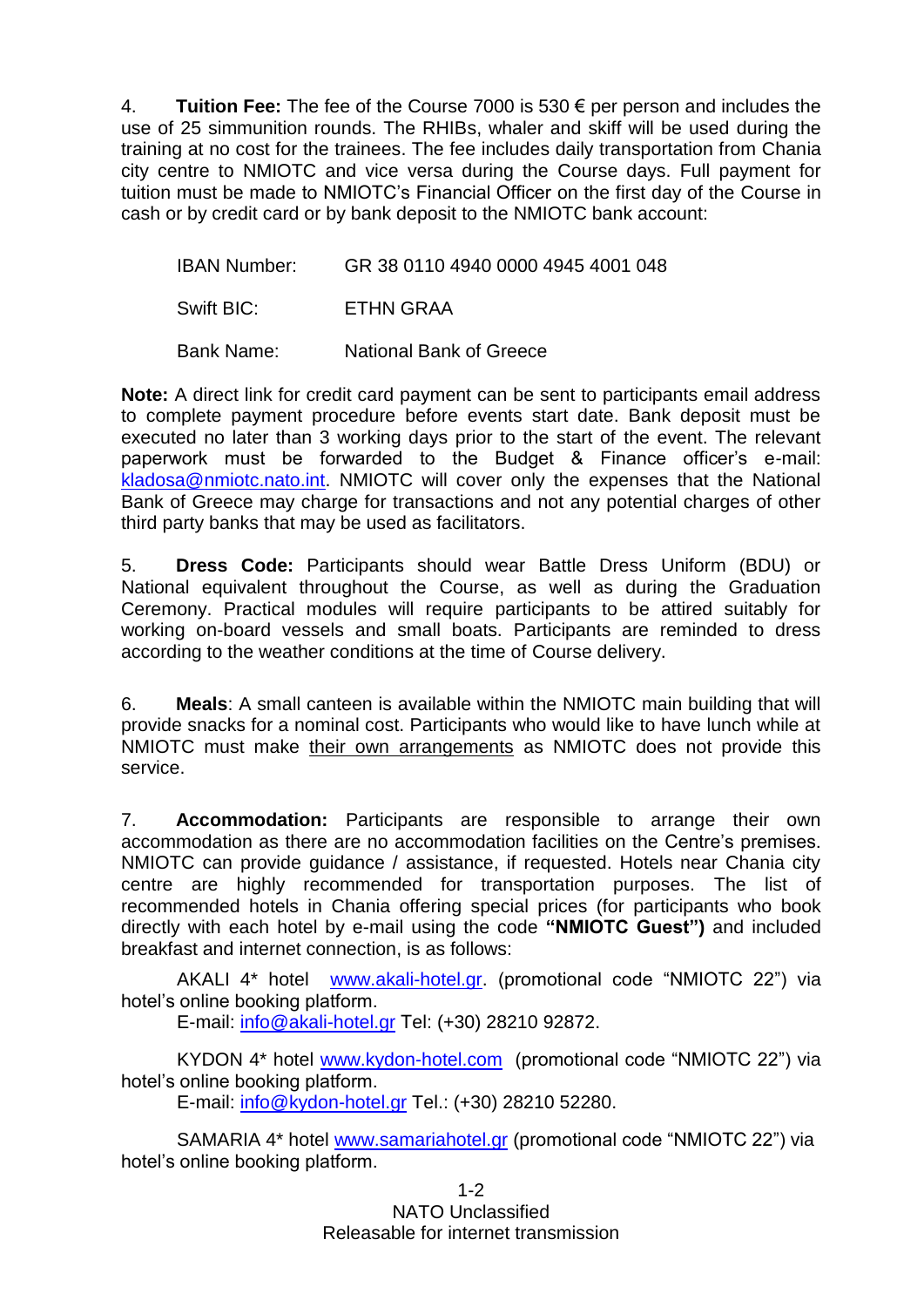E-mail: [reservations@samariahotel.gr](mailto:reservations@samariahotel.gr) Τel.: [\(+30\) 28210 38600.](tel:%2B30%202821038600)

ARKADI 3\* hotel [www.arkadi-hotel.gr](http://www.arkadi-hotel.gr/) E-mail: [info@arkadi-hotel.gr](mailto:info@arkadi-hotel.gr) Τel: [\(+30\) 28210 9](tel:%2B30%202821038600)0181.

KRITI 3\* hotel, www.kriti-hotel.gr , E-mail: info@kriti-hotel.gr, Tel. +302821051881

PORTO VENEZIANO 3\* hotel [www.portoveneziano.gr.](http://www.portoveneziano.gr/) E-mail: [hotel@portoveneziano.gr](mailto:hotel@portoveneziano.gr) Tel: +30 28210 27100.

ROYAL SUN 3\* hotel [www.royalsunhotel.com](http://www.royalsunhotel.com/). E-mail: [hotelroyalsun@gmail.com](mailto:hotelroyalsun@gmail.com) Τel: [\(+30\) 28210 4](tel:%2B30%202821038600)6363.

8. **Arrival and Departure:** Participants should plan to fly to Chania International airport (airport code: CHQ) and are responsible for their own transportation from / to the Airport during arrival / departure. Transportation from Chania Airport to the city centre is available as follows:

- a. By bus: The bus stop is located outside the terminal and the ticket cost is 2.50 €. For further information and detailed timetables, visit the following link: https://e-ktel.com/en/services/dromologia .
- b. By taxi from the airport directly to Chania city centre, 24/7, approx. 25,00€.
- c. Additionally, there are several rental car agencies at the airport. Rental car agencies that have offered special prices for NMIOTC guests are as follows:

Gelasakis Car Rental: E-mail [cars@stc.gr,](mailto:cars@stc.gr)

Website [www.rentacar-chania.gr,](http://www.rentacar-chania.gr/) Tel. +30 28210 89065.

Spa Tours & Cars Enterprises: E-mail [info@spatours.gr,](mailto:info@spatours.gr)

Website [www.spatours.gr,](http://www.spatours.gr/)

Tel. +30 28210 57444.

9. **Transportation:** Transportation will be provided on a daily basis from Chania city centre pick-up points (Akali, Samaria, Kydon, Kriti and Royal Sun at Akrotiriou st.) to NMIOTC and vice versa during the Course.

10. **Medical service:** Trainees are required to have a valid health insurance according to their respective national standards. Trainees from the EU Member States are required to possess a valid European Health Insurance Card. NMIOTC ensures first aid during training, providing emergency transportation to the Naval Hospital of Crete if needed. NMIOTC does not cover trainees' expenses for additional medical treatments and the settlement of medical bills is a patient/national responsibility.

11. **COVID 19 awareness**: Please take under consideration that due to the current COVID-19 situation and the undertaken preventive and protective measures, the conduct of the Course is considered, feasible. Furthermore NMIOTC is ready to